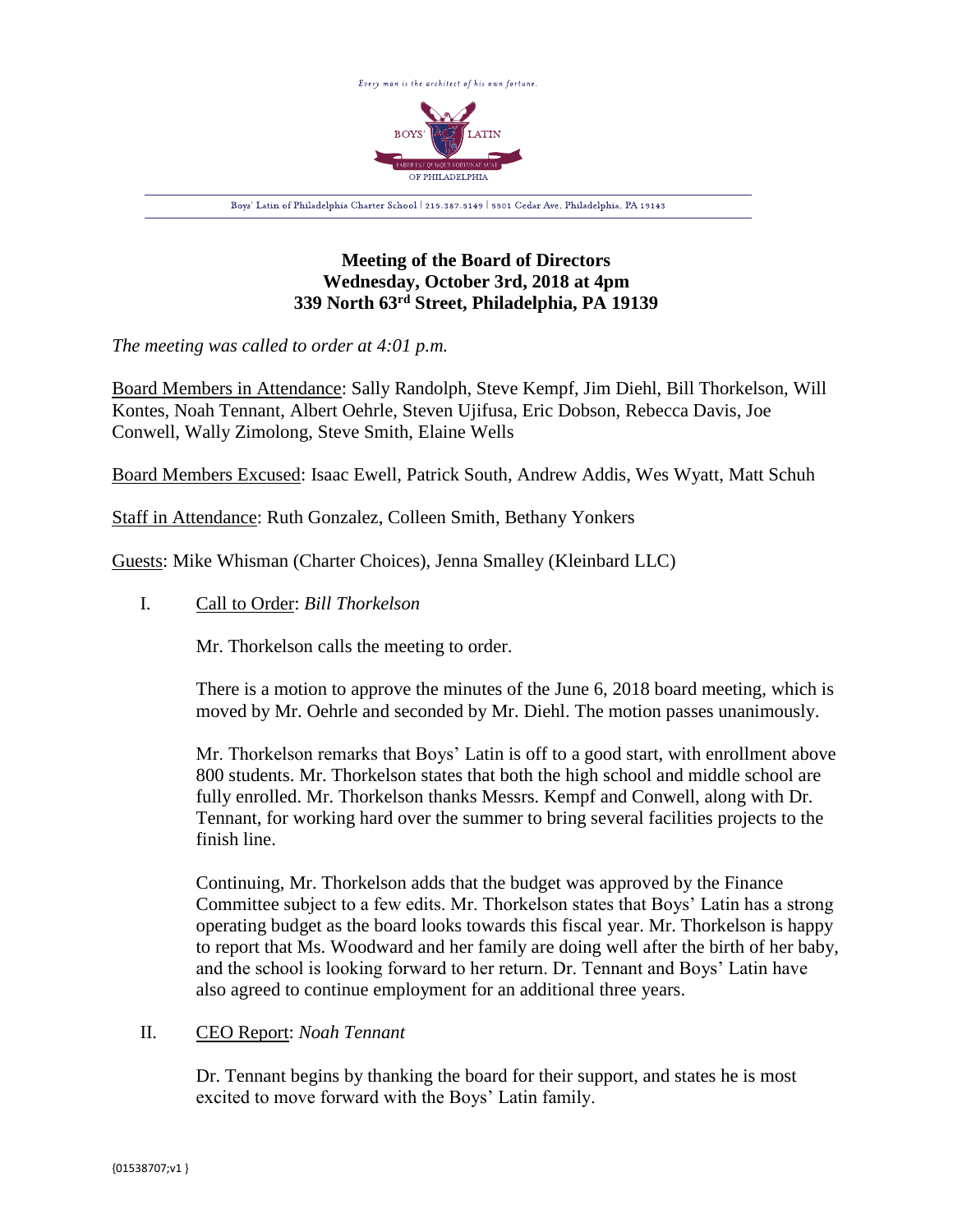Dr. Tennant then shares a presentation with the board surrounding recent updates at Boys' Latin, and what students were up to over the summer. Boys' Latin students participated in a number of programs that took its young men to locations both locally and internationally, including the Delaware Water Gap, an outdoor leadership program in Wyoming, an expedition to Denver, and services trips to Costa Rica and the Dominican Republic. Students also attended the NAACP National Dance Competition in Texas, a bowling competition in Texas, the Penn Summer Science Initiative, an expedition to Iceland, North Carolina Outward Bound School, and a trip to the Paideia Institute.

Dr. Tennant explains that the purpose of these expeditions is to show students that the world expands beyond Philadelphia, and to teach students different skill sets for different environments. For example, Boys' Latin sends two kinds of students to North Carolina: students who previously demonstrated leadership potential are sent in an attempt to cultivate that potential; and students who were previously on the fringe and struggling, are sent in an attempt to jump start that student's potential. Dr. Tennant is happy to report that one of the students who previously struggled came back as a student ambassador. This student has subsequently participated in several panels and shown remarkable growth. Dr. Tennant describes the trips as very successful. The Paideia Institute loved the Boys' Latin students so much that they offered the school an annual scholarship.

Continuing, Dr. Tennant reports on new items for this school year. Boys' Latin's football and soccer teams are both off to a 5-0 start. Boys' Latin will also implement a CITRS Character Education and Development program along with student seminars.

Dr. Tennant then returns to Boy's Latin's mission, which is to prepare its students for college and beyond. Dr. Tennant explains that this requires breaking down the pillars and emphasizing emotional intelligence to counter the antiquated thinking about what it means to be a man, which is why Boys' Latin is focusing on programs to promote a new approach to defining manliness.

Dr. Tennant lists the other programs Boys' Latin has implemented this school year, which include SchoolMint (a new online program), ThinkCERCA (a writing program that dovetails with critical thinking), and SPARK (a middle school career development program where students visit job sites, including architect and marketing firms, to get a vision for their careers). Thanks to Collen Smith, Christina Cho and Jack Smith, Boys' Latin was awarded the FUSE STEM Grant, which the middle school will use to develop an inquiry-based STEM program.

Dr. Tennant states that the school has a lot to be excited about concerning its future. Dr. Tennant is happy to report that Brennen Malone, a Boys' Latin graduate from 2013, was hired as a Latin teacher in Boys' Latin's middle school. The school believes that Mr. Malone will bring valuable insight as a former student to the classroom which will benefit his students.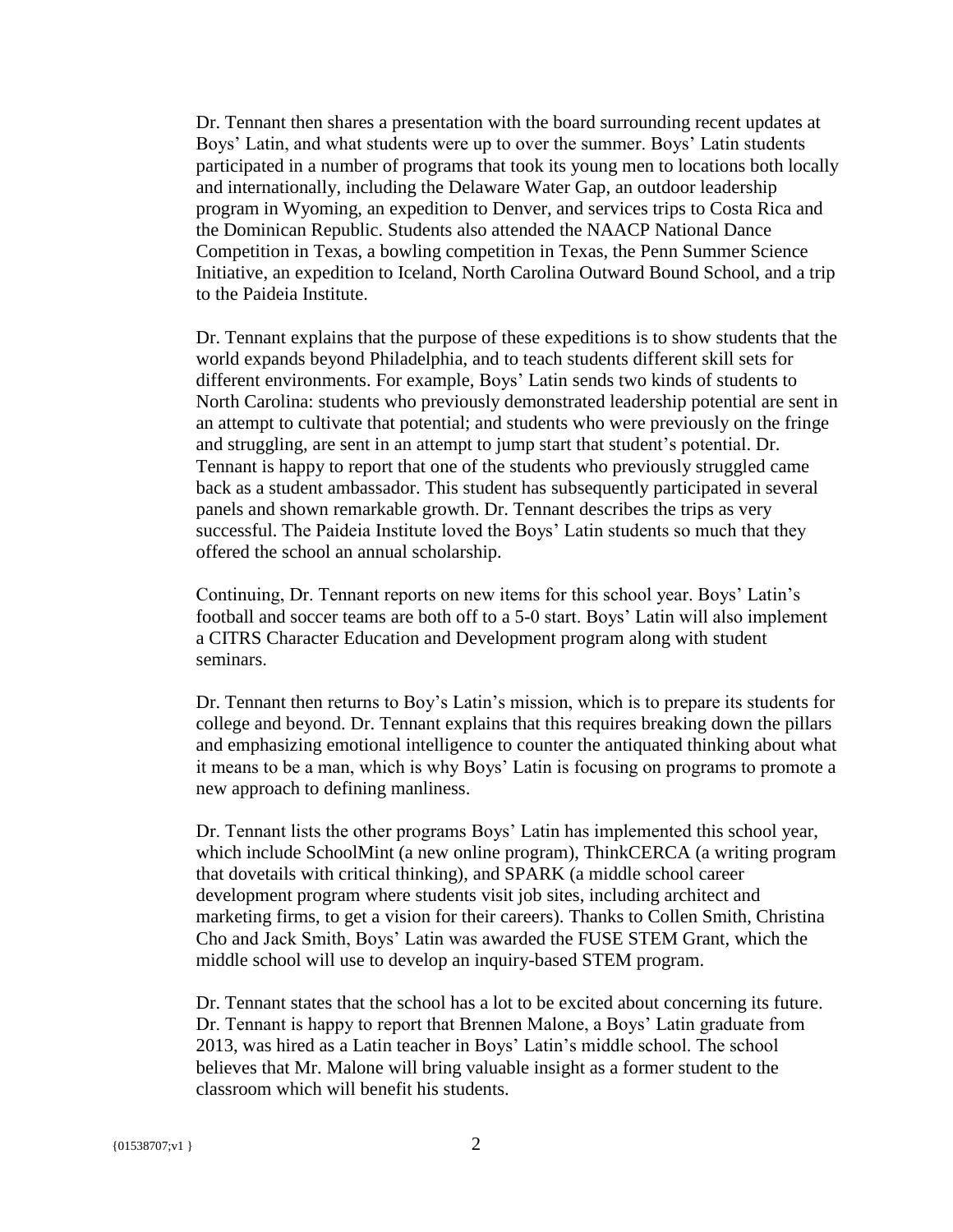Dr. Tennant then details a special education update for the board. Boys' Latin hired three new case managers to make sure the school meets all federal special education requirements. A school psychologist was also hired to support the students, and Boys' Latin opened an emotional support classroom. Dr. Tennant describes one student, currently an eleventh grader, who wanted nothing to do with Boys' Latin when he was in sixth grade. This year that student was placed in an emotional support class, and he went home and told his mother he never wanted to leave. Boys' Latin was able to meet this student's needs. Dr. Tennant reports that another student who was placed in an approved private school at the end of last year is not happy with that placement, and wants to return to Boys' Latin. The school is pleased that the student is able to return and the resulting cost-savings.

Continuing, Dr. Tennant explains new requirements and educational updates to the board. There is no real update on Policy 406, a policy that hinders autonomy of charters in designing curriculums, as litigation moves slowly. Excellent Schools PA filed a lawsuit over Policy 406, and since then the State has asked for a response from the School District of Philadelphia.

A discussion follows on the details surrounding Policy 406, and potential impacts on Boys' Latin.

Dr. Tennant then describes Act 44, legislation which ensures that Pennsylvania schools meet the requirements to ensure student safety. Boys' Latin will submit its school safety plans in the event of evacuation/need for emergency shelter, and does not anticipate any compliance issues. Dr. Tennant then explains Act 55, a mandate that beginning this school year any board member who joins a board must receive approved training. Dr. Tennant states that the details of this legislation are still not known.

A discussion follows on the specific requirements of this board training program, and how it could impact the Boys' Latin board.

Dr. Tennant then directs the board's attention to a handout on college matriculation and persistence. Dr. Tennant states the numbers are emblematic of Boys' Latin's mission, and the results are about achieving that mission. Dr. Tennant states that for the class of 2017, Boys' Latin is in the top ten in terms of overall college matriculation, overall college persistence, college matriculation for males, and college matriculation for black students. For the class of 2016, Boy's Latin is top ten in fouryear college persistence for males and four-year college persistence for black students. Dr. Tennant then directs the board to an article describing how where one lives determines whether he or she will realize the American Dream. Dr. Tennant states that Boys' Latin is in one of the highest poverty areas in the city, and there is a feeling of affirmation that the school is doing what it set out to do based on matriculation and persistence data—teachers are working hard, and the students are dedicated to the mission.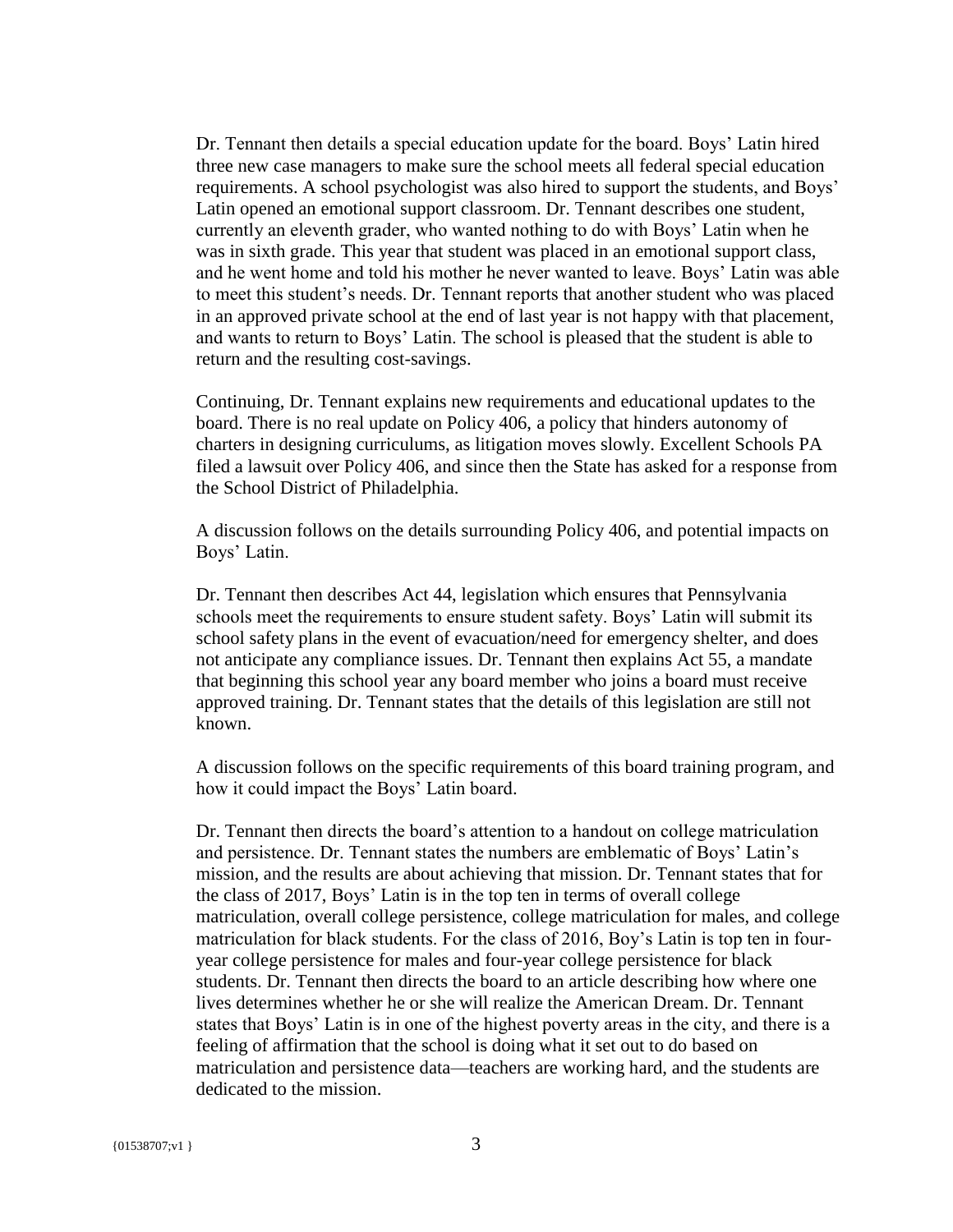Mr. Thorkelson adds that this is a remarkable achievement. Mr. Thorkelson remarks that during the charter renewal process, it seems that Boys' Latin was not given credit for matriculation and persistence. Boys' Latin exists to serve an underserved population.

A discussion follows on the weight of test scores in measuring school success and renewing a charter, and the makeup of the new school board.

Mr. Dobson asks how the board can incorporate information surrounding emotional intelligence as a benefit to the students of Boys' Latin. Mr. Dobson mentions *The Color of Law* by Richard Rothstein, which details a history of documentation surrounding how the American housing policy intentionally segregates communities. Dr. Tennant asks Mr. Dobson to come in and speak to the students to inspire conversation around these topics.

In closing, Dr. Tennant announces that the Boys' Latin College Fair will take place tonight at the high school campus. Historically this event has been well-attended.

Dr. Tennant concludes his presentation.

## III. Board Committee Reports

### a. Parent Liaison Report: *Elaine Wells*

Ms. Wells begins with an update on meeting the needs of Boys' Latin students. Over the summer, Ms. Wells' two sons attended a Childhood Loss Foundation program called "The Black Boy Experience," which is designed to engage young men of color while they are most vulnerable in an effort to change the narrative and trajectory of their lives. The program offers a safe space for boys to discuss and digest what it means to be a young man of color in society and amongst friends and family. Ms. Wells describes the experience as transformative for her sons, as it was freeing for them to hear from adults who have experienced racism and stereotypes. Ms. Wells believes this program would be well-serving for the young men of Boys' Latin in terms of reforming expectations on what it is to be man, and giving students tools and a safe space to express their feelings. Ms. Wells' sons have since become comfortable expressing when their feelings are hurt or when they feel uncomfortable. Ms. Wells reports that other Boys' Latin students attended, and the feedback from them was similarly positive. Dr. Tennant will meet with folks from the program in two weeks to discuss how it can help Boys' Latin at large.

Continuing, Ms. Wells states that at the beginning of this school year she watched news reports about welcome back to school line-ups where parents and business people come together at schools to welcome students back to school. Ms. Wells thought this would be a good idea, and put a call out on social media for the community to do the same for Boys' Latin students—the response was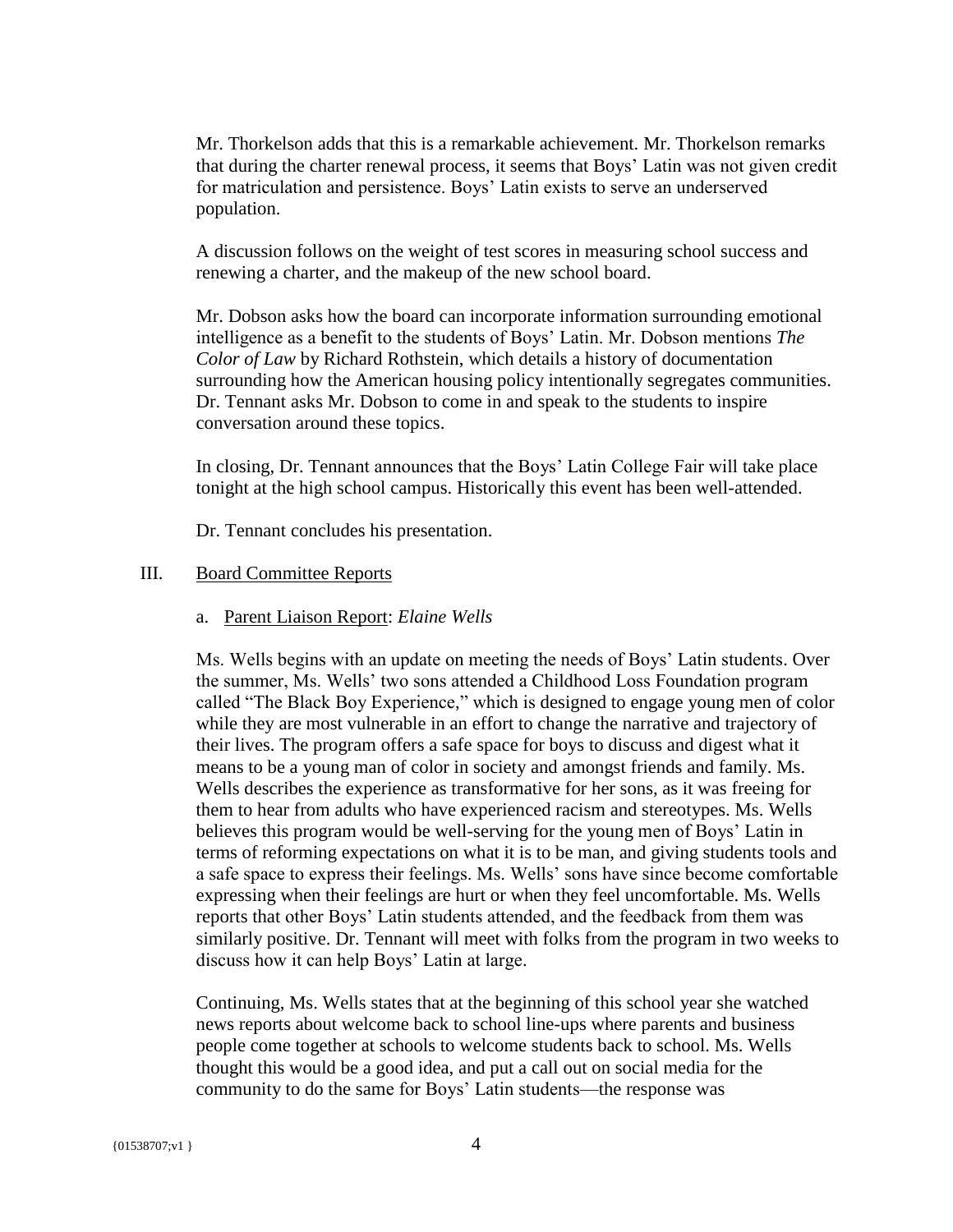overwhelming. Ms. Wells' post got nearly 100 likes and shares, and on the first day of school there were dozens of community people with signs greeting our students, including Councilwoman Blackwell, Jim Robuck, Jr., Carolyn Nickels, and Dave Hardy at the middle school. Other attendees were the Members of Muslims for Humanity, Neighbors of Cobbs Creek CDC, Men of Courage Mentoring Program, CFO Ryan Boyer, founder of the Respect Alliance, alumni parents, and members of various houses of worship. Ms. Wells describes the students as stunned that so many people came out to support them on their first day of school. Ms. Wells states it is important for students to know that the community cares about them, is looking out for them, and wants them to succeed. Ms. Wells is looking forward to doing this again next year.

Mr. Oehrle thanks Ms. Wells for her efforts in coordinating such an invaluable demonstration of community support.

Ms. Wells concludes her presentation.

b. Finance: *Will Kontes*

Mr. Kontes begins by announcing that a budget is in place for fiscal year 2019. Mr. Kontes thanks the finance committee for all its work, including Ms. Woodward who was gracious to help out and Mr. Whisman for supporting the process. Mr. Kontes directs the board to the budget handouts, and remarks that the proposed surplus dipped slightly from what was originally anticipated. Revenues have increased with some small changes made in expenses. Mr. Kontes adds that Boys' Latin is currently budgeted for 798 students, with budgeted reimbursements at approximately \$8,000 per student and \$26,000 per special education student. Mr. Kontes explains that Boys' Latin conservatively budgeted for student enrollment, attrition, and reimbursement rates, should they change. Mr. Kontes adds that there is a general plan for what do with additional money, but the committee will not make a formal decision until the reimbursement rate is set.

A discussion follows on when reimbursement rates are set. Mr. Whisman advises that reimbursement rates can be set as late as June for any current school year.

Mr. Thorkelson thanks Mr. Kontes and the finance committee for their hard work in drafting the budget.

Continuing, Mr. Kontes states that Boys' Latin is assuming an attrition rate of above six percent. Mr. Kontes attributes this to the hard work of staff and administration on retaining the same amount of students as last year. Dr. Tennant adds that additional students may be joining the school.

A discussion follows on the budgeted amount of students, retention, and how a change in numbers could affect Boys' Latin's middle school.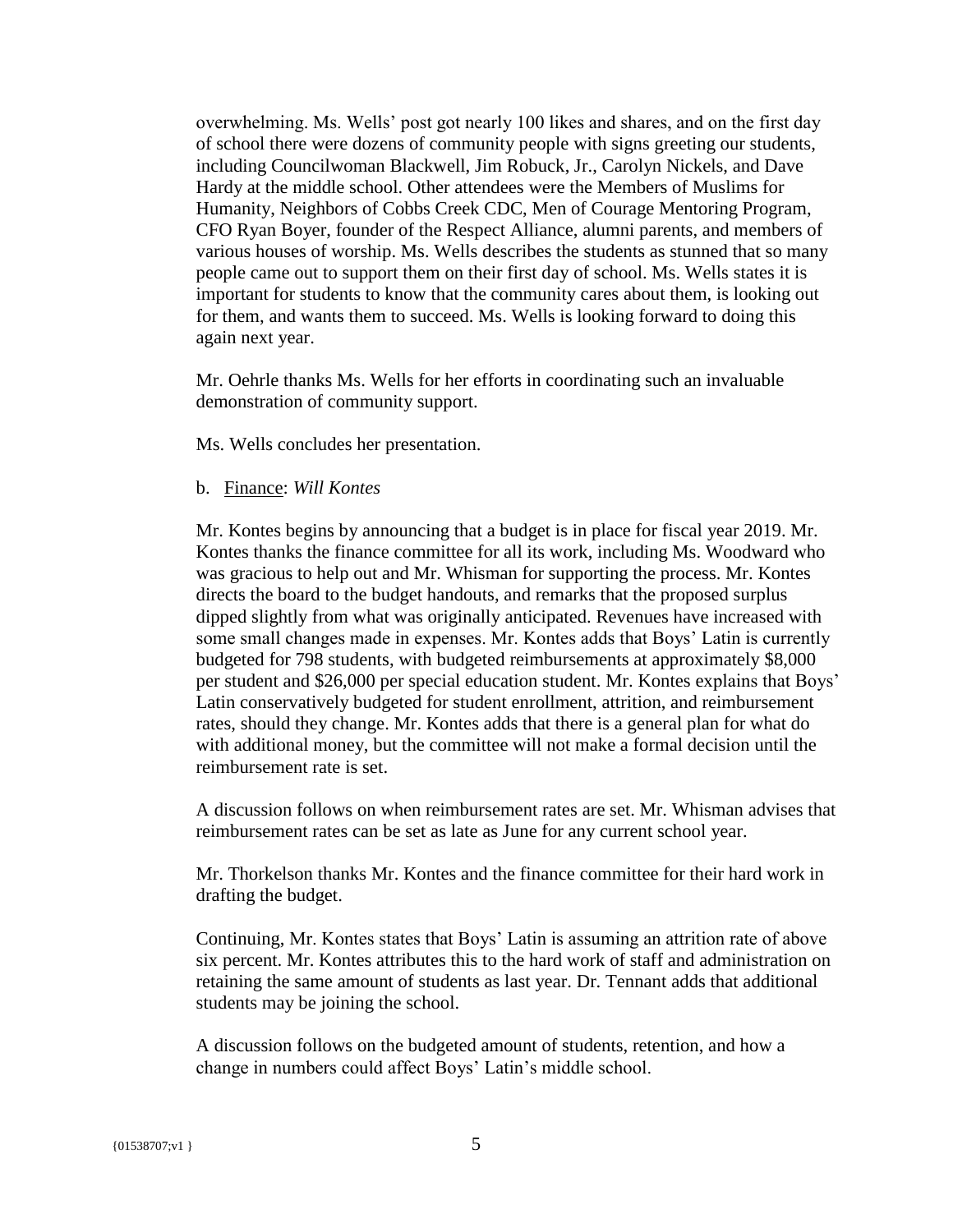Mr. Kontes then directs the board to a board resolution which approves the credit line facility with Meridian Bank. Mr. Kontes states that no interest rate is specified, but the prime rate is 5.25 percent. Mr. Kontes explains that Boys' Latin is not expected to use the money, it is merely a line of credit or "rainy day fund." Mr. Kontes states that the bank asked Boys' Latin to approve the resolution and the language came from the bank. Pending final confirmation of the interest rate, Mr. Kontes submits the resolution to the board for approval.

There is a motion to approve the credit line facility with the understanding that the interest rate will be variable, which is moved by Dr. Randolph and seconded by Mr. Conwell. The motion passes unanimously.

Mr. Kontes then addresses a second financial item: Boys' Latin currently has two loans totaling \$30,000 with a six percent interest rate. At a committee level, Boys' Latin can utilize cash on hand to pay down or pay off the loans. Mr. Thorkelson adds that spending this cash to pay off an outstanding balance in theory could be in competition with other needs within the capitol budget. Mr. Kontes states that this will be discussed amongst the finance committee, and if approval is needed a decision will then be brought to the board.

Mr. Kontes concludes his presentation.

c. Facilities: *Joe Conwell*

Mr. Conwell begins by stating that the facilities committee approved \$450,000 worth of spending on improvement projects, with \$25,000 of that spent on designing science labs for the high school. Mr. Conwell then walks the board through the three projects: replacing 17,000 square feet of concrete sidewalk at the high school and middle school, replacing flooring in the high school, and remodeling a middle school building into a Fine Arts Building to be used for music and art classrooms.

Beginning with the sidewalks, Mr. Conwell states that the project was completed on budget and looks great. The new sidewalks give the campus an improved professional environment, and eliminate a risk management issue. The facilities committee is happy with the result of the result sidewalk replacement.

Mr. Conwell explains that the flooring at the high school was ten years old, worn, and a drag on the energy of the school. The new tile in the hallways looks great, and new carpet was installed in some classrooms. Mr. Conwell reports that the flooring at the high school was all done under-budget.

Mr. Conwell then discusses the new Fine Arts Building at the middle school. Classrooms were installed on the first floor, along with a large bathroom and kiln. Up to 50 students can occupy the building at a time and the electrical and HVAC systems were replaced as well. Mr. Conwell describes the building as functioning well and safe. An outdoor path was created for students to access the building, and new boards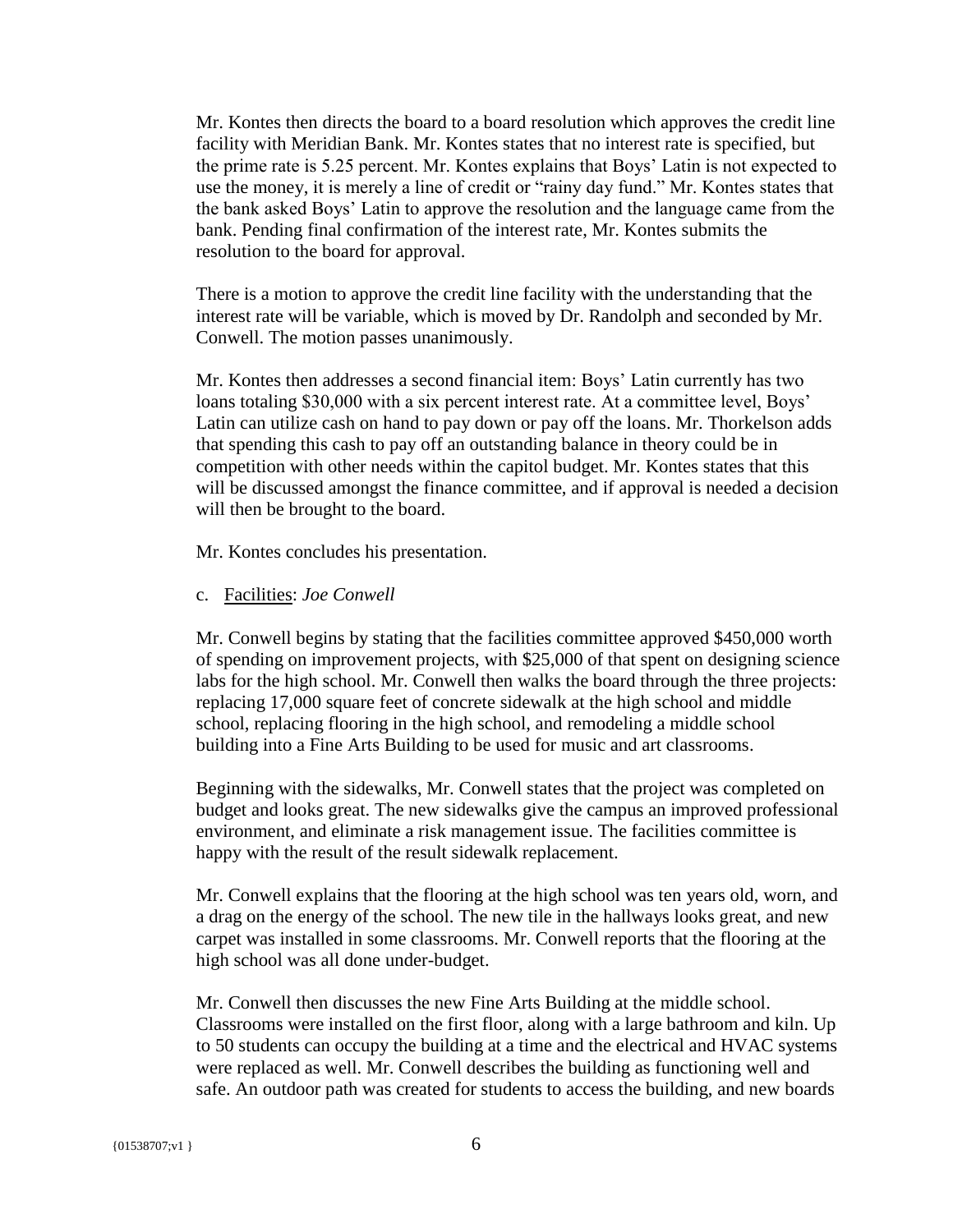were installed on the porch. Mr. Conwell thanks Mr. Kempf for his hard work in getting these projects completed on time and under budget, along with Dr. Tennant and Ms. Gonzalez for their continued efforts.

Mr. Conwell is happy to report that the three projects came in under-budget, totaling \$434,000. Mr. Conwell then mentions some projects for the future, including installation of chemistry and biology labs at the high school. The committee approved \$25,000 to design those labs, and so far \$11-12,000 has been spent on design, including determining what equipment would be needed, flooring, lights and projected construction costs. The committee would like to bring in an architect to handle the next steps. Mr. Conwell anticipates a \$300,000 price tag for both labs, 60 percent to the chemistry lab and 40 percent to the biology lab.

Continuing, Mr. Conwell describes how the facilities committee sat down with Dr. Tennant and Ms. Gonzalez to determine how to improve housekeeping at the school, both interior and exterior. A building engineer was hired to address such problems, and the budget was increased to hire this building engineer. Since hiring the new building engineer, Mr. Conwell reports that housekeeping is now where the school wants it to be. The engineer addressed major issues such as the HVAC system.

A discussion follows surrounding the role and cost of the building engineer.

Mr. Conwell concludes his presentation.

### d. Development: *Colleen Smith*

Ms. Smith begins by directing the board to the development report, which shows a strong start to the year. Ms. Smith states that Boys' Latin is nearly halfway to its budgeted goal of \$1 million in total contributions, and we are only a quarter into the school year. The development committee expects an end of year bump with the annual appeal and EITC. Ms. Smith states that another targeted EITC mailing will be undertaken this year, a little earlier than in prior years, to garner new support. Planning will begin soon for the annual fundraiser in April. Ms. Smith reports that the alumni report went out to 500 donors and supporters to re-engage interest in this school year. Mr. Kempf compliments the alumni report, saying it is very nicely done.

A discussion follows on the Lenfest Grant. Ms. Smith explains that Boys' Latin has received this annual grant for four years now, which helps support the middle school after school program. The grant helps support additional staff required to run an extended day.

Continuing, Ms. Smith adds that no date has been set for the annual fundraiser. The development committee will meet with planners next week to help choose the date, honorees, and committee chairs. A discussion follows on choosing the most viable weekday for the annual event, to garner high attendance.